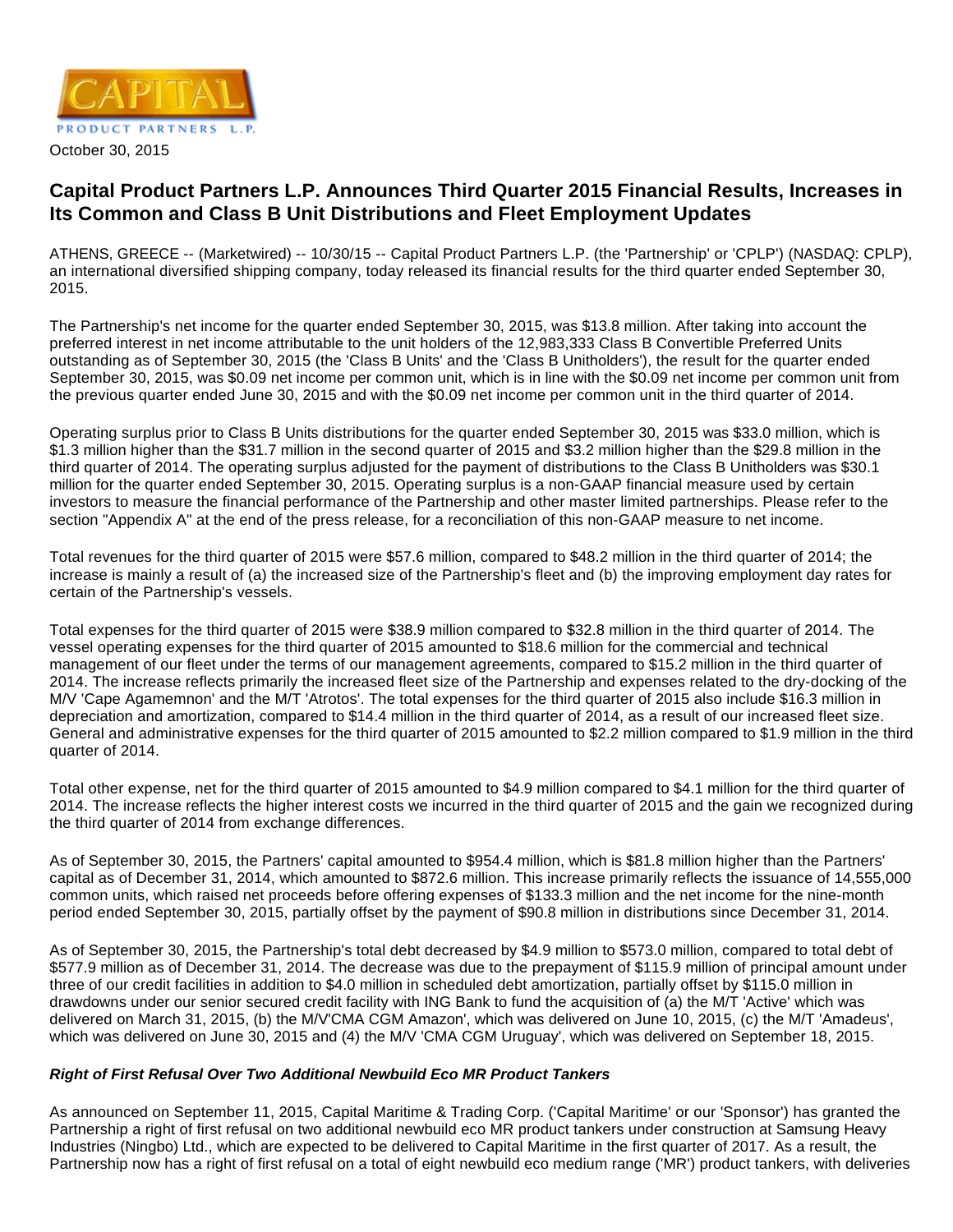from September 2015 to February 2017. The Partnership currently owns 20 modern MR product tankers.

#### **Fleet Developments**

The M/T 'Miltiadis M II' (162,397 dwt, Ice Class 1A Crude/Product Tanker built 2006, Daewoo Shipbuilding & Marine Engineering Co., Ltd. South Korea) has been chartered to Capital Maritime for a period of seven months (+/- 30 days) at a gross daily rate of \$35,000. The previous charter with Subtec S.A. de C.V. at a gross daily rate of \$33,000 per day has been terminated. The earliest redelivery under the new charter is in March 2016.

The M/T 'Atrotos' and the M/T 'Apostolos' (ca. 47,800 dwt, Ice Class 1A IMO II/III Chemical/ Product Tankers built 2007, Hyundai Mipo Dockyard Ltd., South Korea) have been fixed to Petroleo Brasileiro S.A. ('Petrobras') for a period of three years (+/- 30 days) at a gross daily rate of \$17,750. Both vessels are presently employed by Capital Maritime at a gross daily rate of \$15,250 and \$15,600 respectively. The new charters are expected to commence during the fourth quarter of 2015. Capital Maritime has agreed to redeliver both vessels earlier under their existing contracts, in order for these vessels to commence their employment with Petrobras. The early termination of the current charters for re-employment with Petrobras was unanimously approved by the Conflicts Committee of the Partnership.

Capital Maritime exercised an option under its current charter of the M/T 'Agisilaos' (36,760 dwt, Ice Class 1A IMO II/III Chemical/ Product Tanker built 2006, Hyundai Mipo Dockyard Ltd., South Korea) to extend its employment for an additional year (+/- 30 days) at a gross daily rate of \$14,500, which represents an increase of \$250 per day compared to its previous day rate. As a result, the earliest charter expiration has been extended to August 2016.

On September 18, 2015, the Partnership took delivery of the M/V 'CMA CGM Uruguay' (115,639 dwt / 9,288 teu, Eco-Flex, Wide Beam Containership built 2015, Daewoo-Mangalia Heavy Industries S.A.). The M/V 'CMA CGM Uruguay' commenced its time charter to CMA-CGM S.A. for five years (-30/+90 days) at a gross daily rate of \$39,250.

The M/T 'Amore Mio II' (159,982 dwt, Crude Oil Tanker built 2001, Daewoo Shipbuilding & Marine Engineering Co., Ltd., South Korea) has been chartered to Shell International Trading & Shipping Company Ltd. ('Shell') for a period of eight months (+/- 15 days) at a gross daily rate of \$33,750. The charter commenced in September 2015. The M/T 'Amore Mio II' was previously employed with Capital Maritime at a gross daily rate of \$27,000 per day. Capital Maritime agreed to an early termination of its existing charter, in order for the vessel to commence its employment with Shell. The early charter termination for employment with Shell was unanimously approved by the Conflicts Committee of the Partnership.

The M/V 'Agamemnon' (108,892 dwt / 8,266 TEU, container carrier built 2007, Daewoo Shipbuilding & Marine Engineering Co., Ltd., South Korea) was redelivered to the Partnership from A.P. Moller-Maersk A.S. ('Maersk Line') upon completion of its charter on September 26, 2015. Following the redelivery, the vessel went into dry-dock. The Partnership also received a redelivery notice for the M/V 'Archimidis' (103,773 dwt / 7,943 TEU, container carrier built 2006, Daewoo Shipbuilding & Marine Engineering Co., Ltd., South Korea) from Maersk Line. The vessel will be re-delivered from Maersk Line to the Partnership upon completion of its current charter on November 19, 2015. At this point, no employment for either vessel has been fixed and the Partnership is currently reviewing employment options.

As a result of the above fleet developments, the Partnership's charter coverage for 2015 and 2016 stands at 94% and 79%, respectively.

# **Market Commentary**

# Product & Crude Tanker Markets

The crude and product tanker markets maintained the positive momentum of the first half of the year into the third quarter of 2015, with lower oil prices favoring increased oil movements and higher refinery throughputs.

Regarding product tankers, spot freight rates for the period rose to the highest level since the second quarter of 2007. The Atlantic market experienced particularly strong rates in July, as the U.S. driving season resulted in surging U.S. gasoline demand, while high refinery utilization rates in the U.S. Gulf generated high export volumes from the region. The market lost some steam in the second part of the quarter, as the onset of the refinery maintenance season in the U.S. exerted downwards pressure on rates. In the Eastern market, increased refining capacity in the Middle East and firm refining margins in Europe resulted in strong product trade and rates. However, towards the end of the quarter, the weakened rate environment in the Atlantic market spilled over to the Eastern market and spot freight rates have modestly retreated.

The positive developments in the spot market saw MR product tanker time charter rates remain at the highest levels since the first quarter of 2009, while activity in the period market was firm during the quarter ended September 30, 2015.

On the supply side, ordering activity for MR product tankers in the third quarter of 2015 was limited, as most quality shipyards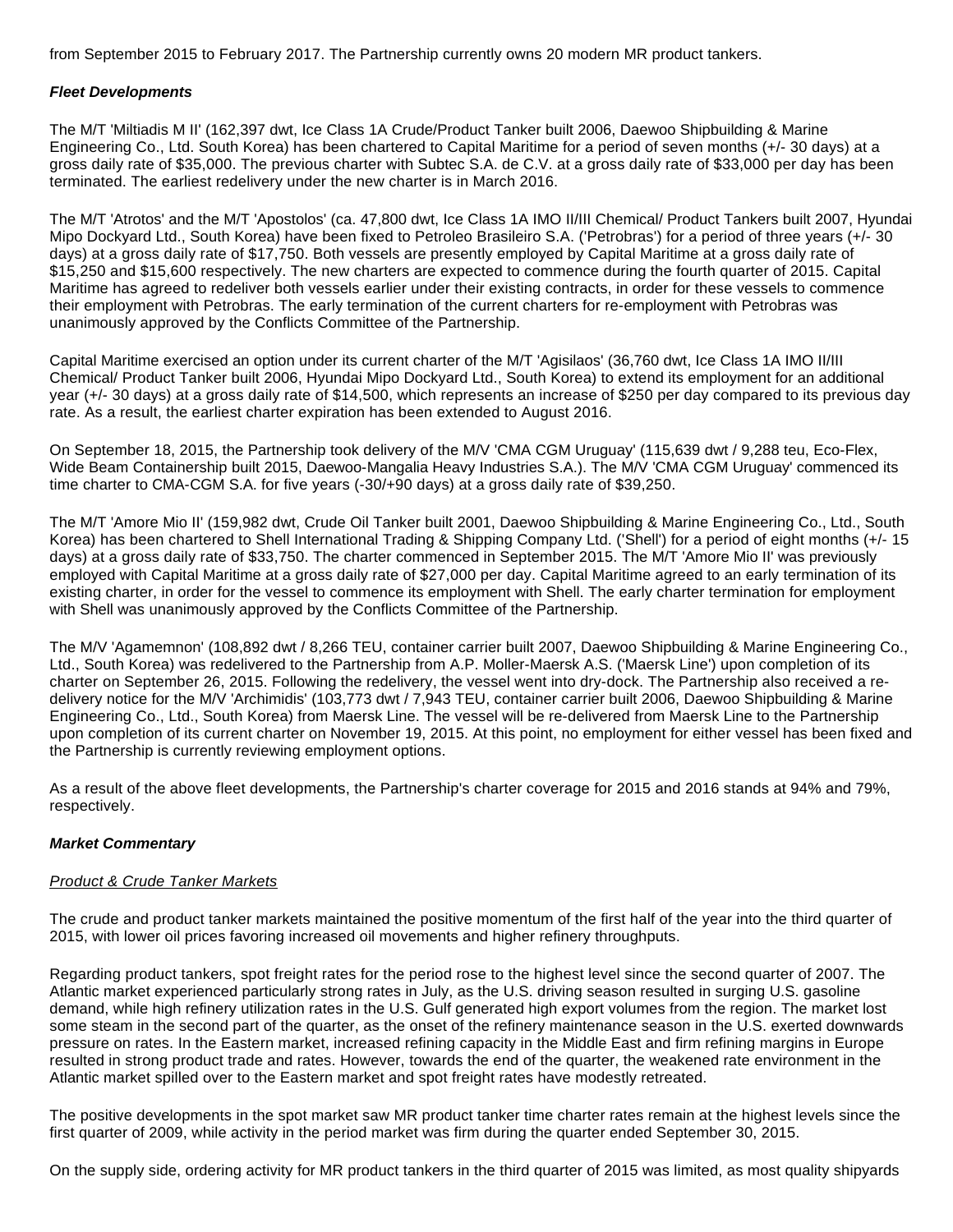have exhausted their capacity through the first half of 2017. In addition, the product tanker orderbook continued to experience slippage during the first nine months of 2015, as approximately 38% of the expected MR and handy size tanker newbuildings were not delivered on schedule. Analysts expect that net fleet growth for product tankers for 2015 will be in the region of 5.7%, while overall demand for product tankers for the year is estimated to grow at 5.5%.

Suezmax spot rates remained at solid levels in the third quarter of the year and markedly higher compared to the third quarter of 2014, but modestly weaker compared to second quarter of 2015. High oil production, robust European and Chinese imports and delays in certain ports in Northern Asia kept rates at unseasonably high levels.

The consistently firm spot market in the quarter saw Suezmax period rates further improving, currently at the highest level since the first quarter of 2009.

On the supply side, the Suezmax orderbook represented approximately 19.6% of the current fleet by the end of the third quarter of 2015. Analysts however estimate that slippage for the first nine months of 2015 amounted to 35% of the expected deliveries for the same time period. Suezmax tanker demand is projected to continue growing in 2015 on the back of low oil prices, which support growth in demand and particularly in Europe. Overall, industry analysts forecast that Suezmax vessel demand will grow by approximately 4.9% in the full year 2015, while the fleet is projected to expand by 1.6%.

# Post-Panamax Container Market

The container market saw positive activity and firm charter rates during the early part of the third quarter of 2015 and in line with the second quarter of 2015. However later in the quarter, the container market experienced a decrease in activity due to a previously unanticipated low level of cargo bookings on the Far East - Europe trade combined with an increased supply of new Ultra Large Container Vessels (ULCV). In addition, the decreased demand on most secondary routes and the impact of cascading from the larger vessels resulted in an increase of the idle fleet to 4%, which is the highest level since March 2014. According to market analysts, the decrease in Russian imports and the subdued economic sentiment in Europe have had a negative impact on the Far East - Europe trade, while the lower oil price and the deceleration of the Chinese economy has affected the North - South and the intra-Asia trades respectively.

The container orderbook stands today at 19.6% of the current fleet, which is the lowest since 2003. Analysts estimate that slippage for the first nine months of 2015 amounted to approximately 19% of the expected deliveries during that time period. Overall, industry analysts forecast that container vessel demand will grow by approximately 5.5% in the full year 2016, while the container fleet is projected to expand by 4.5%.

# **Quarterly Common and Class B Unit Cash Distribution**

On October 21, 2015, the Board of Directors of the Partnership declared a cash distribution of \$0.2385 per common unit for the third quarter of 2015, which represents an increase of \$0.002 from \$0.2365 per unit for the second quarter of 2015. The third quarter common unit cash distribution will be paid on November 13, 2015, to unit holders of record on November 6, 2015.

In addition, on October 21, 2015, the Board of Directors of the Partnership declared a cash distribution of \$0.21975 per Class B Unit for the third quarter of 2015, in line with the Partnership's Second Amended and Restated Partnership Agreement, as amended. This represents an increase of \$0.002 compared to the \$0.21775 for the second quarter of 2015. The third quarter Class B Unit cash distribution will be paid on November 10, 2015, to Class B Unitholders of record on November 3, 2015.

# **Management Commentary**

Mr. Jerry Kalogiratos, Chief Executive and Chief Financial Officer of the Partnership's General Partner, commented: "In line with our established long term distribution growth objective, we have increased our quarterly distribution to our unitholders for the third consecutive quarter. The tanker charter market, where the majority of our fleet operates and where we have the bulk of our charter renewals in the next couple of years, enjoys multi year highs on the back of the strong industry fundamentals and the lower oil price environment that boosts global oil demand. Furthermore, during the third quarter of 2015, we took timely delivery of one additional dropdown vessel that we had agreed to acquire from Capital Maritime in 2014. Based on our previously completed equity offerings and credit facilities in place, we have secured the financing for the acquisition of the last dropdown vessel expected in January 2016 and have established the basis for continued growth of the Partnership. Importantly, our future growth prospects have been further enhanced by the option to grow our fleet by exercising the right of first refusal that our Sponsor has granted us on two additional vessels, which amounts to a total of eight eco MR product tankers.

"Finally, we are pleased to see a number of our vessels being re-chartered at higher daily rates. The employment of two of our product tankers to Petrobras for three years is yet another important step in securing cash flow visibility at increased rates and further underpins our distribution growth objective.

"Based on the above factors, it is our objective to continue to increase our common and Class B distributions between 2-3%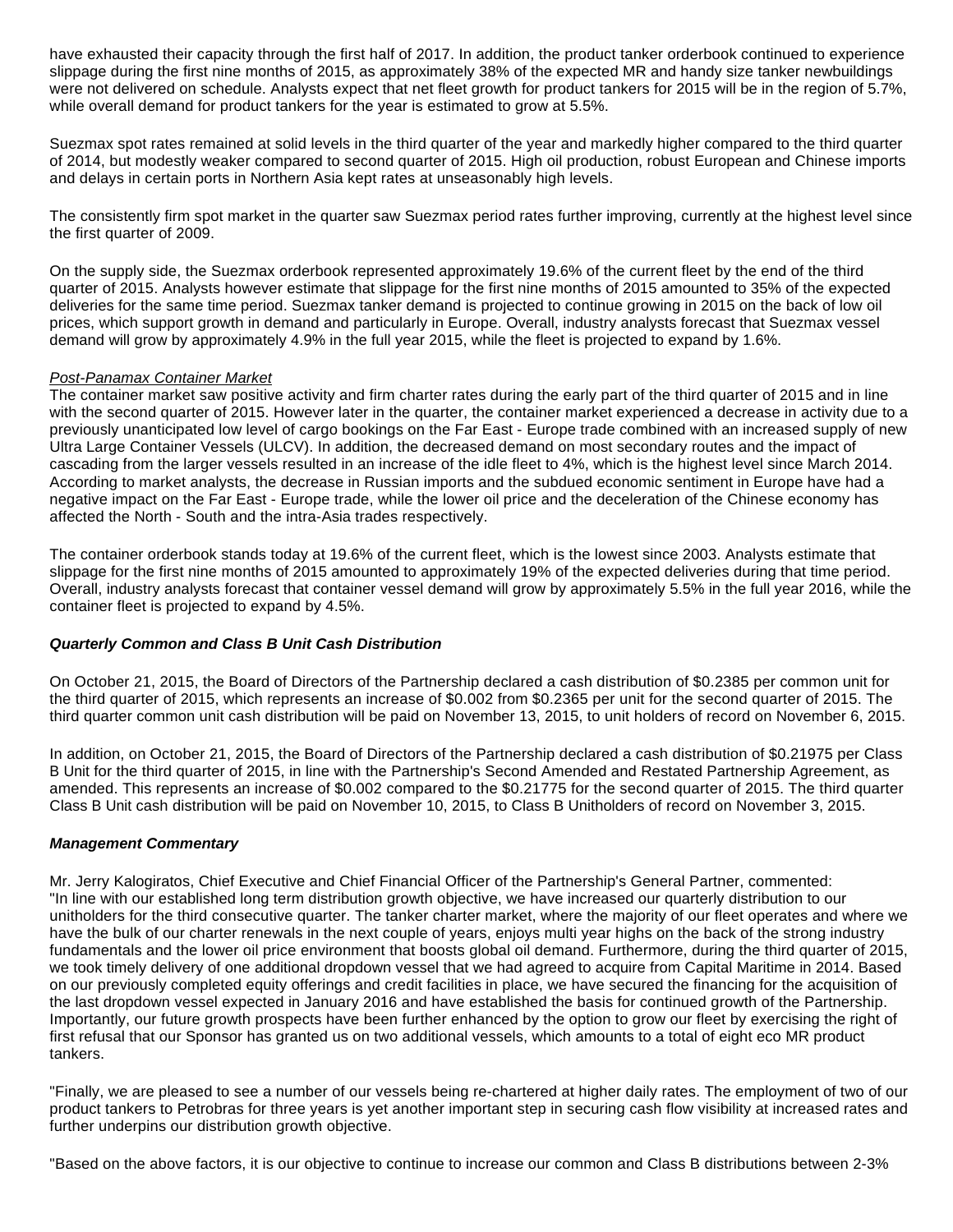per annum in the foreseeable future."

# **Conference Call and Webcast**

Today, Friday, October 30, 2015, at 10:00 am Eastern Time, the Partnership will host an interactive conference call.

# **Conference Call Details**

Participants should dial into the call 10 minutes before the scheduled time using the following numbers: 1 866 819 7111 (U.S. Toll Free Dial In), 0800 953 0329 (UK Toll Free Dial In) or +44 (0)1452 542 301 (Standard International Dial In). Please quote "Capital Product Partners."

A replay of the conference call will be available until November 6, 2015 by dialing 1 866 247 4222 (U.S. Toll Free Dial In), 0800 953 1533 (UK Toll Free Dial In) or +44 (0)1452 550 000 (Standard International Dial In). Access Code: 69648481#

#### **Slides and Audio Webcast**

There will also be a simultaneous live webcast over the Internet, through the Capital Product Partners website, [www.capitalpplp.com](http://www.capitalpplp.com/). Participants to the live webcast should register on the website approximately 10 minutes prior to the start of the webcast.

# **About Capital Product Partners L.P.**

Capital Product Partners L.P. (NASDAQ: CPLP), a Marshall Islands master limited partnership, is an international owner of modern tanker, container and drybulk vessels. The Partnership currently owns 34 vessels, including twenty modern MR (Medium Range) product tankers, four Suezmax crude oil tankers, nine post panamax container vessels and one Capesize bulk carrier. All of its vessels are under period charters to A.P. Moller-Maersk A.S., BP Shipping Limited, Cargill International S.A., CMA-CGM S.A., Cosco Bulk Carrier Co. Ltd., CSSA S.A. (Total S.A.), Engen Petroleum, Hyundai Merchant Marine Co. Ltd., Overseas Shipholding Group Inc., Petróleo Brasileiro S.A. ('Petrobras'), Repsol Trading S.A. ('Repsol'), Shell International Trading & Shipping Company Ltd., Stena Bulk A.B., and Capital Maritime.

For more information about the Partnership, please visit our website: [www.capitalpplp.com](http://www.capitalpplp.com/).

# **Forward-Looking Statements**

The statements in this press release that are not historical facts, including, among other things, fleet developments, such as the acquisitions and vessel delivery dates of certain vessels from our Sponsor, our expectations regarding employment of our vessels, redelivery dates and charter rates, fleet growth, demand and newbuilding deliveries, as well as market and charter rate expectations and our expectations or objectives regarding future distribution amounts, our ability to pursue growth opportunities and grow our distributions and annual distribution guidance, are forward-looking statements (as such term is defined in Section 21E of the Securities Exchange Act of 1934, as amended). These forward-looking statements involve risks and uncertainties that could cause the stated or forecasted results to be materially different from those anticipated. Unless required by law, we expressly disclaim any obligation to update or revise any of these forward-looking statements, whether because of future events, new information, a change in our views or expectations, to conform them to actual results or otherwise. We assume no responsibility for the accuracy and completeness of the forward-looking statements. We make no prediction or statement about the performance of our units.

# **Capital Product Partners L.P.**

**Unaudited Condensed Consolidated Statements of Comprehensive Income (In thousands of United States Dollars, except number of units and earnings per unit)**

|                                 | For the three month periods ended<br>September 30, |    |        | For the nine month periods ended<br>September 30, |         |    |         |
|---------------------------------|----------------------------------------------------|----|--------|---------------------------------------------------|---------|----|---------|
|                                 | 2015                                               |    | 2014   |                                                   | 2015    |    | 2014    |
| Revenues                        | \$<br>44.451                                       | \$ | 29,156 | S                                                 | 111.797 | \$ | 90.415  |
| Revenues - related party        | 13,138                                             |    | 19,015 |                                                   | 49,190  |    | 52,647  |
| <b>Total Revenues</b>           | 57,589                                             |    | 48,171 |                                                   | 160,987 |    | 143,062 |
| <b>Expenses:</b>                |                                                    |    |        |                                                   |         |    |         |
| Voyage expenses                 | 1.822                                              |    | 1.226  |                                                   | 4,233   |    | 4,862   |
| Voyage expenses - related party | 101                                                |    | 82     |                                                   | 307     |    | 243     |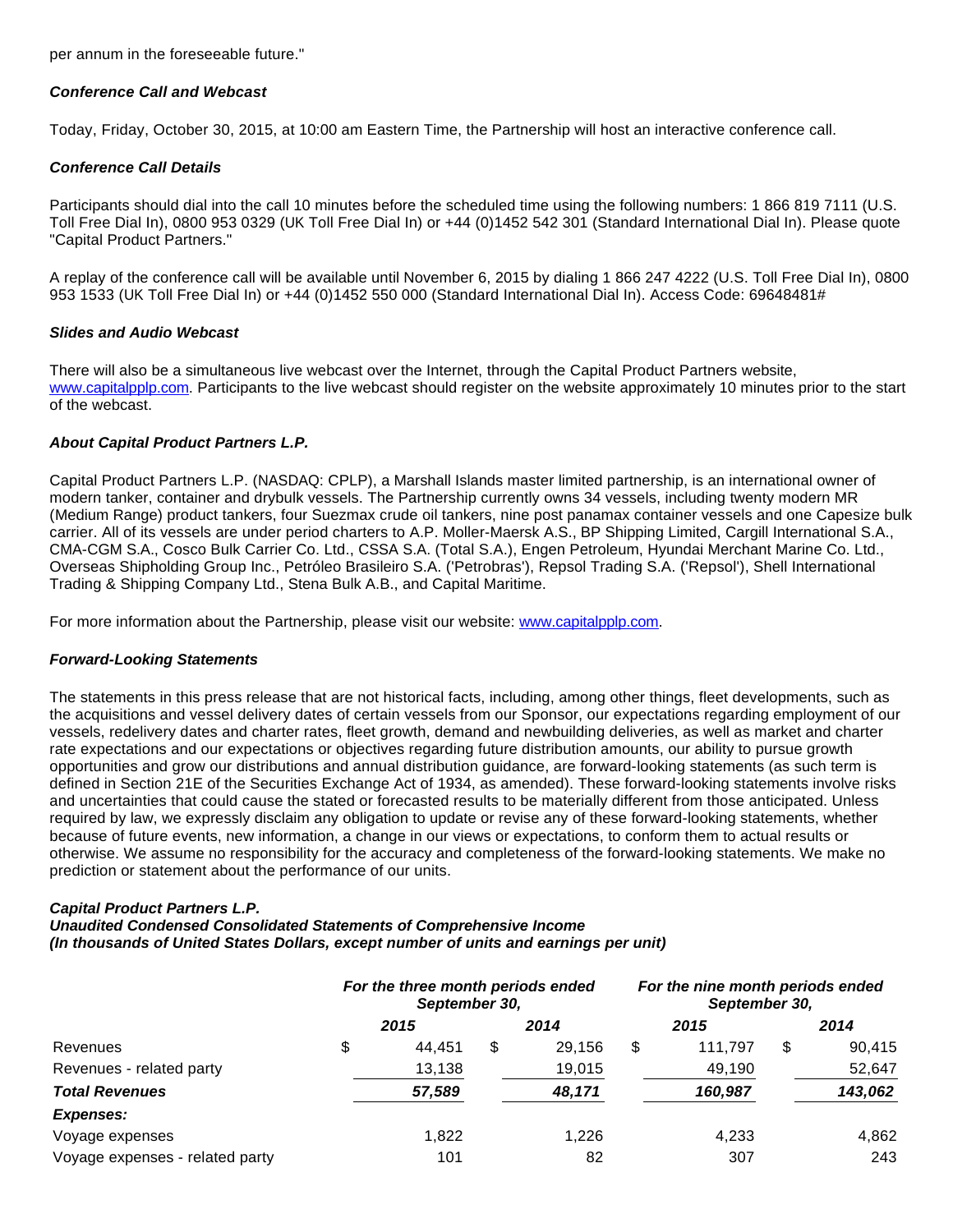| Vessel operating expenses                                       |    | 15,244      | 12,165       | 42,880       | 36,241       |
|-----------------------------------------------------------------|----|-------------|--------------|--------------|--------------|
| Vessel operating expenses - related                             |    |             |              |              |              |
| party                                                           |    | 3,312       | 3,031        | 9,175        | 10,563       |
| General and administrative expenses                             |    | 2,167       | 1,876        | 5,340        | 4,766        |
| Depreciation and amortization                                   |    | 16,250      | 14,374       | 45,662       | 43,117       |
| <b>Operating income</b>                                         |    | 18,693      | 15,417       | 53,390       | 43,270       |
| Other income / (expense), net:                                  |    |             |              |              |              |
| Interest expense and finance cost                               |    | (5, 162)    | (4,903)      | (14, 687)    | (14, 360)    |
| Other income                                                    |    | 263         | 755          | 1,351        | 1,417        |
| Total other expense, net                                        |    | (4,899      | (4, 148)     | (13, 336)    | (12, 943)    |
| Net income and comprehensive                                    |    |             |              |              |              |
| income                                                          | S  | 13,794      | \$<br>11,269 | \$<br>40,054 | \$<br>30,327 |
| Preferred unit holders' interest in<br>Partnership's net income |    | 2,853       | 2,997        | 8,481        | 11,001       |
| General Partner's interest in<br>Partnership's net income       |    | 218         | 166          | 629          | 382          |
| Common unit holders' interest in<br>Partnership's net income    |    | 10,723      | 8,106        | 30,944       | 18,944       |
| Net income per:                                                 |    |             |              |              |              |
| • Common unit (basic and diluted)                               | \$ | 0.09        | \$<br>0.09   | \$<br>0.27   | \$<br>0.21   |
| Weighted-average units outstanding:                             |    |             |              |              |              |
| • Common units (basic and diluted)                              |    | 119,559,456 | 92,186,212   | 113,504,765  | 89,738,279   |

#### **Capital Product Partners L.P. Unaudited Condensed Consolidated Balance Sheets (In thousands of United States Dollars)**

# **Assets**

|                                                         | As of September 30, |                            |
|---------------------------------------------------------|---------------------|----------------------------|
| <b>Current assets</b>                                   | 2015                | As of December 31,<br>2014 |
| Cash and cash equivalents                               | \$<br>89,771        | \$<br>164,199              |
| Trade accounts receivable, net                          | 2,948               | 2,588                      |
| Due from related parties                                | 55                  | 55                         |
| Prepayments and other assets                            | 1,866               | 1,839                      |
| Inventories                                             | 4,408               | 3,434                      |
| <b>Total current assets</b>                             | 99,048              | 172,115                    |
| <b>Fixed assets</b>                                     |                     |                            |
| Advances for vessels under construction - related party | 18,172              | 66,641                     |
| Vessels, net                                            | 1,331,392           | 1,120,070                  |
| <b>Total fixed assets</b>                               | 1,349,564           | 1,186,711                  |
| <b>Other non-current assets</b>                         |                     |                            |
| Above market acquired charters                          | 104,019             | 115,382                    |
| Deferred charges, net                                   | 6,419               | 3,887                      |
| Restricted cash                                         | 17,000              | 15,000                     |
| Prepayments and other assets                            | 1,212               |                            |
| <b>Total non-current assets</b>                         | 1,478,214           | 1,320,980                  |
| <b>Total assets</b>                                     | \$<br>1,577,262     | \$<br>1,493,095            |
| <b>Liabilities and Partners' Capital</b>                |                     |                            |
| <b>Current liabilities</b>                              |                     |                            |
| Current portion of long-term debt                       | \$<br>11,068        | \$<br>5,400                |
| Trade accounts payable                                  | 8,566               | 5,351                      |
| Due to related parties                                  | 24,557              | 17,497                     |
|                                                         |                     |                            |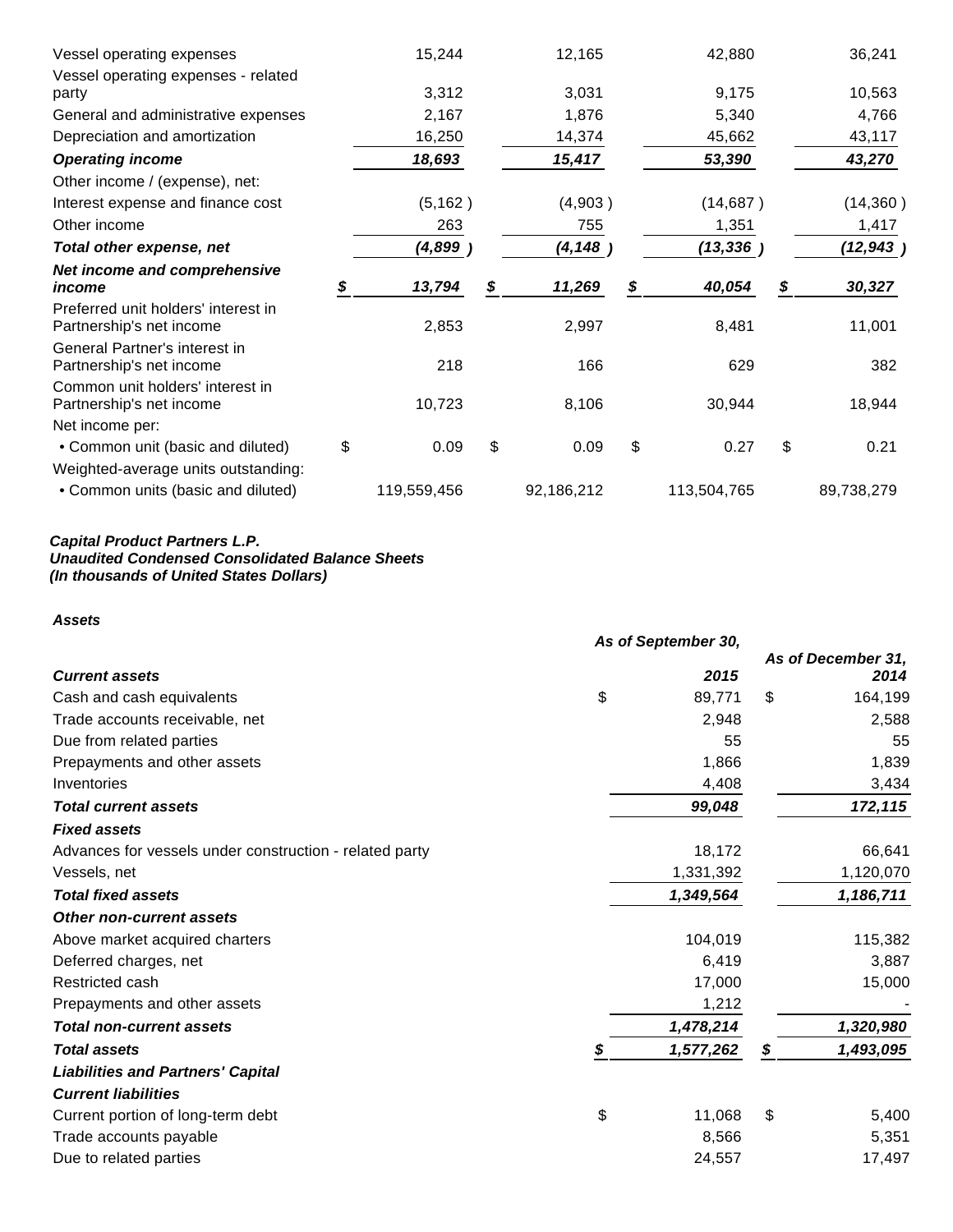| <b>Accrued liabilities</b>                     | 6,217     |   | 5,636     |
|------------------------------------------------|-----------|---|-----------|
| Deferred revenue, current                      | 9,308     |   | 11,684    |
| <b>Total current liabilities</b>               | 59,716    |   | 45,568    |
| <b>Long-term liabilities</b>                   |           |   |           |
| Long-term debt                                 | 561,898   |   | 572,515   |
| Deferred revenue                               | 1,268     |   | 2,451     |
| <b>Total long-term liabilities</b>             | 563,166   |   | 574,966   |
| <b>Total liabilities</b>                       | 622,882   |   | 620,534   |
| Commitments and contingencies                  |           |   |           |
| <b>Partners' capital</b>                       | 954,380   |   | 872,561   |
| <b>Total liabilities and partners' capital</b> | 1,577,262 | S | 1,493,095 |

#### **Capital Product Partners L.P. Unaudited Condensed Consolidated Statements of Cash Flows (In thousands of United States Dollars)**

|                                                                                      | For the nine month<br>periods ended September 30, |    |           |
|--------------------------------------------------------------------------------------|---------------------------------------------------|----|-----------|
|                                                                                      | 2015                                              |    | 2014      |
| Cash flows from operating activities:                                                |                                                   |    |           |
| <b>Net income</b>                                                                    | \$<br>40,054                                      | \$ | 30,327    |
| Adjustments to reconcile net income to net cash provided by operating<br>activities: |                                                   |    |           |
| Vessel depreciation and amortization                                                 | 45,662                                            |    | 43,117    |
| Amortization of deferred charges                                                     | 640                                               |    | 573       |
| Amortization of above market acquired charters                                       | 11,363                                            |    | 12,122    |
| <b>Changes in operating assets and liabilities:</b>                                  |                                                   |    |           |
| Trade accounts receivable                                                            | (360)                                             |    | 2,268     |
| Prepayments and other assets                                                         | (1,239)                                           |    | (336)     |
| Inventories                                                                          | (974)                                             |    | (880)     |
| Trade accounts payable                                                               | 1,431                                             |    | 1,065     |
| Due from related parties                                                             |                                                   |    | 667       |
| Due to related parties                                                               | 7,060                                             |    | 1,197     |
| <b>Accrued liabilities</b>                                                           | 459                                               |    | (173)     |
| Deferred revenue                                                                     | (3, 426)                                          |    | 3,892     |
| Dry-docking costs paid                                                               | (419)                                             |    | (323)     |
| Net cash provided by operating activities                                            | 100,251                                           |    | 93,516    |
| Cash flows from investing activities:                                                |                                                   |    |           |
| Vessel acquisitions and improvements                                                 | (207, 698)                                        |    | (30, 398) |
| Increase in restricted cash                                                          | (2,000)                                           |    |           |
| Net cash used in investing activities                                                | (209, 698)                                        |    | (30, 398) |
| Cash flows from financing activities:                                                |                                                   |    |           |
| Proceeds from issuance of Partnership units                                          | 133,327                                           |    | 173,932   |
| Expenses paid for issuance of Partnership units                                      | (739)                                             |    | (4)       |
| Proceeds from long-term debt                                                         | 115,000                                           |    |           |
| Repurchase from CMTC and cancelation of Partnership's units                          |                                                   |    | (60,000)  |
| Loan issuance costs                                                                  | (1,797)                                           |    | (12)      |
| Payments of long-term debt                                                           | (119, 949)                                        |    | (4,050)   |
| Dividends paid                                                                       | (90, 823)                                         |    | (75,065)  |
| Net cash provided by financing activities                                            | 35,019                                            |    | 34,801    |
| Net (decrease) / increase in cash and cash equivalents                               | (74, 428)                                         |    | 97,919    |
| Cash and cash equivalents at beginning of period                                     | 164,199                                           |    | 63,972    |